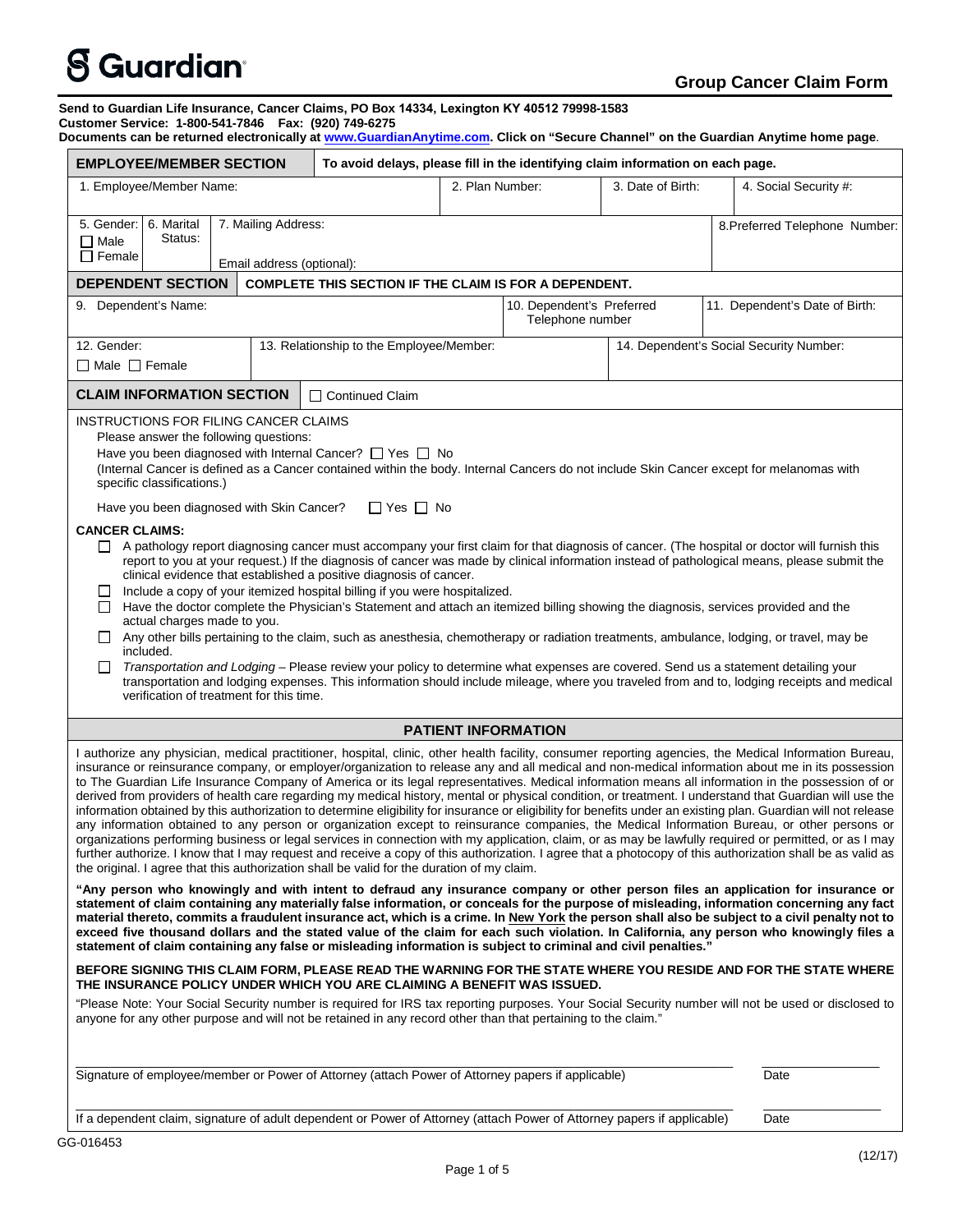## **CANCER CLAIM FORM – Physician's Statement**

**IMPORTANT INSTRUCTIONS:** Your patient is filing a claim for the Cancer benefit indicated on page 1 of this form. Please answer questions 1-8 below and then complete sections 2-5.

| SECTION 1 - PHYSICIAN STATEMENT- to be completed by the treating physician for the claimed critical illness. |                                                                                                                                                                                                                                |  |  |  |  |  |  |
|--------------------------------------------------------------------------------------------------------------|--------------------------------------------------------------------------------------------------------------------------------------------------------------------------------------------------------------------------------|--|--|--|--|--|--|
| <b>Policy Number</b>                                                                                         |                                                                                                                                                                                                                                |  |  |  |  |  |  |
| Patient's name:<br>Patient's date of birth:                                                                  |                                                                                                                                                                                                                                |  |  |  |  |  |  |
| 1.                                                                                                           |                                                                                                                                                                                                                                |  |  |  |  |  |  |
| 2.                                                                                                           |                                                                                                                                                                                                                                |  |  |  |  |  |  |
| 3.                                                                                                           | On what date were you first consulted for the above condition(s)? $\frac{1}{\sqrt{2\pi}}$                                                                                                                                      |  |  |  |  |  |  |
| 4.                                                                                                           | Has the patient ever been treated for the same or similar condition in the past? $\Box$ Yes $\Box$ No                                                                                                                          |  |  |  |  |  |  |
|                                                                                                              | If yes, please provide the diagnosis and date. The same state of the state of the state of the state of the state of the state of the state of the state of the state of the state of the state of the state of the state of t |  |  |  |  |  |  |
| 5.                                                                                                           | Has a biopsy been performed? $\Box$ Yes $\Box$ No If yes, please provide a copy of the pathology/cytology report.                                                                                                              |  |  |  |  |  |  |
| 6.                                                                                                           | Is this a malignant tumor that: a) has uncontrolled growth of malignant cells? $\Box$ Yes $\Box$ No b) Invaded normal tissue? $\Box$ Yes $\Box$ No<br>c) is a carcinoma in-situ? $\Box$ Yes $\Box$ No                          |  |  |  |  |  |  |
| 7.                                                                                                           | What is the TNM classification?                                                                                                                                                                                                |  |  |  |  |  |  |
| 8.                                                                                                           | Does the patient have a history of another form of invasive cancer? $\Box$ Yes $\Box$ No                                                                                                                                       |  |  |  |  |  |  |
| 9.                                                                                                           | Is this current cancer a recurrence, extension or metastatic spread of an internal cancer that was diagnosed previous? $\Box$ Yes $\Box$ No                                                                                    |  |  |  |  |  |  |

| <b>SECTION 2 - PHYSICIAN INFORMATION</b>                                                                                                                                                                                                                                                                                                                                                      |           |              |     |       |  |  |  |  |
|-----------------------------------------------------------------------------------------------------------------------------------------------------------------------------------------------------------------------------------------------------------------------------------------------------------------------------------------------------------------------------------------------|-----------|--------------|-----|-------|--|--|--|--|
| Was this patient referred to you by another physician? $\Box$ Yes $\Box$ No<br>If "Yes", please provide contact information below.                                                                                                                                                                                                                                                            |           |              |     |       |  |  |  |  |
| Referring Physician's Name:                                                                                                                                                                                                                                                                                                                                                                   | Specialty |              |     |       |  |  |  |  |
| Address                                                                                                                                                                                                                                                                                                                                                                                       | City      | <b>State</b> | Zip | Phone |  |  |  |  |
| Has this patient been hospitalized for this condition? $\Box$ Yes $\Box$ No<br>If "Yes", please provide contact information:<br>2.                                                                                                                                                                                                                                                            |           |              |     |       |  |  |  |  |
| <b>Hospital Name</b>                                                                                                                                                                                                                                                                                                                                                                          |           |              |     |       |  |  |  |  |
| Address                                                                                                                                                                                                                                                                                                                                                                                       | City      | State        | Zip | Phone |  |  |  |  |
| <b>SECTION 3 - ATTACH SUPPORTING DOCUMENTATION</b>                                                                                                                                                                                                                                                                                                                                            |           |              |     |       |  |  |  |  |
| PLEASE ATTACH PERTINENT MEDICAL RECORDS INCLUDING BUT NOT LIMITED TO PROGRESS NOTES, DIAGNOSTIC<br>TEST RESULTS, DISCHARGE SUMMARIES, OPERATIVE REPORTS, CONSULTATION REPORTS AND MENTAL STATUS<br>EXAM (IF APPLICABLE). THIS WILL HELP TO EXPEDITE PROCESSING OF THE CLAIM AND REDUCE ADDITIONAL<br>REQUESTS AND FOLLOW UP. YOUR PATIENT IS RESPONSIBLE FOR THE COST OF THE MEDICAL RECORDS. |           |              |     |       |  |  |  |  |

**(PHYSICIAN'S STATEMENT CONTINUED ON PAGE 3)**

Page 2 of 5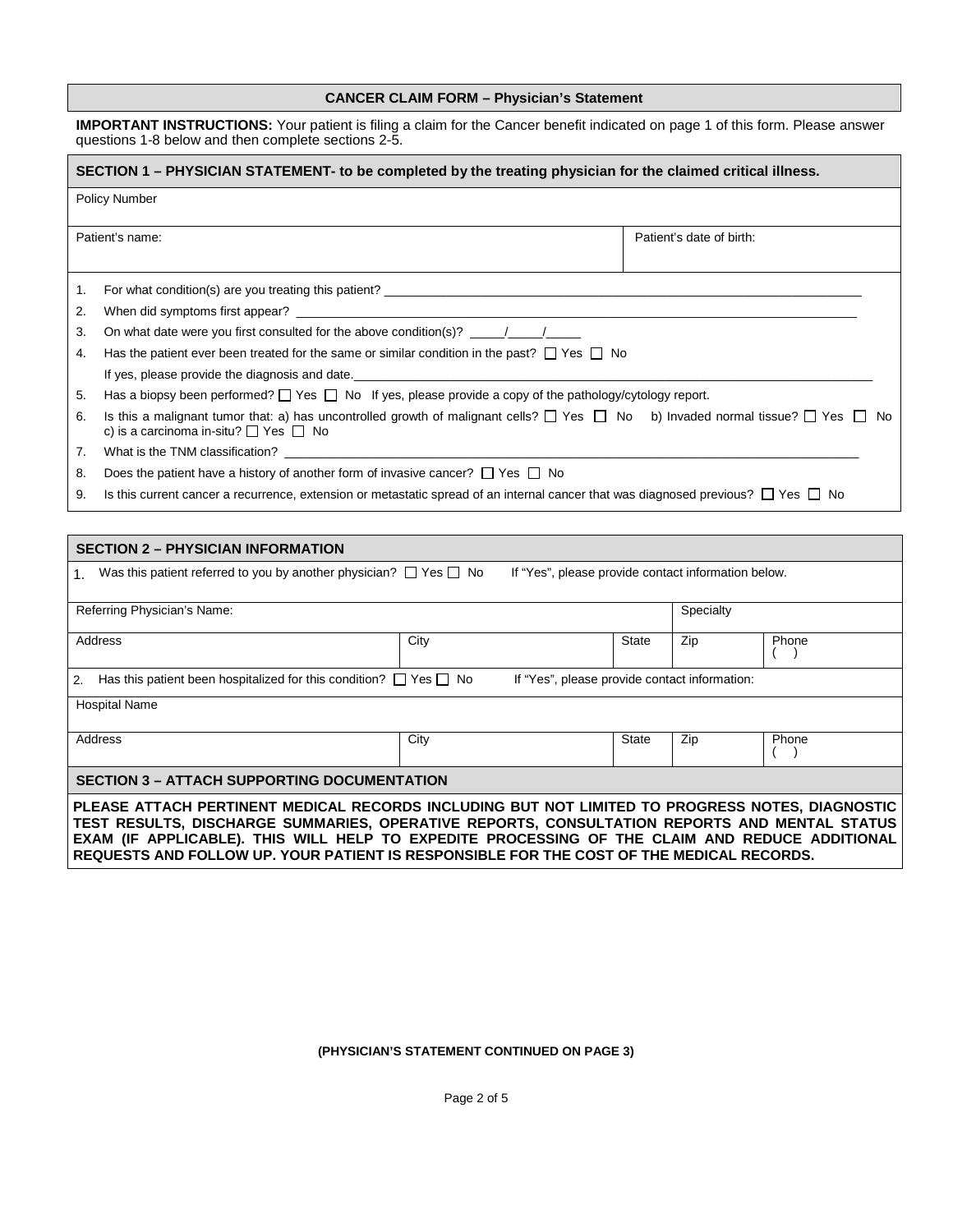| SECTION 4 - HOSPITALIZATION AND SERVICE(S) INFORMATION                                   |  |                                                                       |                                                                                                                |                                                                                       |                                                                                                                                                    |                                                                                            |                      |                                                                      |                |
|------------------------------------------------------------------------------------------|--|-----------------------------------------------------------------------|----------------------------------------------------------------------------------------------------------------|---------------------------------------------------------------------------------------|----------------------------------------------------------------------------------------------------------------------------------------------------|--------------------------------------------------------------------------------------------|----------------------|----------------------------------------------------------------------|----------------|
| <b>Policy Number</b>                                                                     |  |                                                                       |                                                                                                                |                                                                                       |                                                                                                                                                    |                                                                                            |                      |                                                                      |                |
| Patient's name:<br>Patient's date of birth:                                              |  |                                                                       |                                                                                                                |                                                                                       |                                                                                                                                                    |                                                                                            |                      |                                                                      |                |
| <b>Hospitalization Information</b>                                                       |  |                                                                       |                                                                                                                |                                                                                       | Was patient hospitalized as a result of this diagnosis? $\Box$ Yes $\Box$ No                                                                       |                                                                                            |                      | If additional dates exist, please attach a copy of itemized billing. |                |
| <b>Admission Date</b><br><b>Discharge Date</b>                                           |  |                                                                       |                                                                                                                | <b>Admitting Diagnosis/ICD Code</b><br>Hospital Name (please include city and state.) |                                                                                                                                                    |                                                                                            |                      |                                                                      |                |
|                                                                                          |  |                                                                       |                                                                                                                |                                                                                       |                                                                                                                                                    |                                                                                            |                      |                                                                      |                |
|                                                                                          |  |                                                                       |                                                                                                                |                                                                                       |                                                                                                                                                    |                                                                                            |                      |                                                                      |                |
|                                                                                          |  |                                                                       |                                                                                                                |                                                                                       |                                                                                                                                                    |                                                                                            |                      |                                                                      |                |
|                                                                                          |  |                                                                       |                                                                                                                |                                                                                       |                                                                                                                                                    |                                                                                            |                      |                                                                      |                |
| Name of facility:                                                                        |  |                                                                       |                                                                                                                |                                                                                       | Surgery Information: Where was the surgery performed? $\Box$ Office $\Box$ Surgical Center $\Box$ Outpatient Hospital $\Box$ Inpatient Hospital    |                                                                                            |                      |                                                                      |                |
|                                                                                          |  | Did the patient undergo surgery for this condition? $\Box$ Yes $\Box$ |                                                                                                                |                                                                                       | No                                                                                                                                                 |                                                                                            |                      | If additional dates exist, please attach a copy of itemized billing. |                |
| Date of<br><b>Service</b>                                                                |  | Diagnosis/ICD<br>Code                                                 |                                                                                                                | Surgery/CPT<br>Code                                                                   | <b>Description of Surgery</b>                                                                                                                      |                                                                                            | <b>Facility Name</b> |                                                                      | <b>Charges</b> |
|                                                                                          |  |                                                                       |                                                                                                                |                                                                                       |                                                                                                                                                    |                                                                                            |                      |                                                                      |                |
|                                                                                          |  |                                                                       |                                                                                                                |                                                                                       |                                                                                                                                                    |                                                                                            |                      |                                                                      |                |
|                                                                                          |  |                                                                       |                                                                                                                |                                                                                       |                                                                                                                                                    |                                                                                            |                      |                                                                      |                |
|                                                                                          |  |                                                                       |                                                                                                                |                                                                                       |                                                                                                                                                    |                                                                                            |                      |                                                                      |                |
| <b>Chemotherapy Information</b>                                                          |  |                                                                       |                                                                                                                |                                                                                       |                                                                                                                                                    |                                                                                            |                      |                                                                      |                |
| Has patient received chemotherapy? $\Box$ Yes $\Box$ No<br><b>HCPCS/CPT Code</b><br>Date |  |                                                                       | If additional dates exist, please attach a copy of itemized billing.<br>Drug Name and Method of Administration |                                                                                       |                                                                                                                                                    |                                                                                            |                      | <b>Drug Charge</b>                                                   |                |
|                                                                                          |  |                                                                       |                                                                                                                |                                                                                       |                                                                                                                                                    |                                                                                            |                      |                                                                      |                |
|                                                                                          |  |                                                                       |                                                                                                                |                                                                                       |                                                                                                                                                    |                                                                                            |                      |                                                                      |                |
|                                                                                          |  |                                                                       |                                                                                                                |                                                                                       |                                                                                                                                                    |                                                                                            |                      |                                                                      |                |
|                                                                                          |  |                                                                       |                                                                                                                |                                                                                       |                                                                                                                                                    |                                                                                            |                      |                                                                      |                |
| <b>Radiation Therapy Information</b>                                                     |  |                                                                       |                                                                                                                |                                                                                       |                                                                                                                                                    |                                                                                            |                      |                                                                      |                |
| Has patient received radiation therapy? $\Box$ Yes $\Box$ No<br>Date                     |  | <b>CPT Code</b>                                                       |                                                                                                                |                                                                                       |                                                                                                                                                    | If additional dates exist, please attach a copy of itemized billing.<br><b>Description</b> |                      |                                                                      | Charge         |
|                                                                                          |  |                                                                       |                                                                                                                |                                                                                       |                                                                                                                                                    |                                                                                            |                      |                                                                      |                |
|                                                                                          |  |                                                                       |                                                                                                                |                                                                                       |                                                                                                                                                    |                                                                                            |                      |                                                                      |                |
|                                                                                          |  |                                                                       |                                                                                                                |                                                                                       |                                                                                                                                                    |                                                                                            |                      |                                                                      |                |
|                                                                                          |  |                                                                       |                                                                                                                |                                                                                       |                                                                                                                                                    |                                                                                            |                      |                                                                      |                |
| <b>SECTION 5 - PHYSICIAN SIGNATURE AND CONTACT INFORMATION</b>                           |  |                                                                       |                                                                                                                |                                                                                       |                                                                                                                                                    |                                                                                            |                      |                                                                      |                |
|                                                                                          |  |                                                                       |                                                                                                                |                                                                                       | I attest to the fact that the information I have provided is to the best of my knowledge, complete and accurate "Any person who knowingly and with |                                                                                            |                      |                                                                      |                |

I attest to the fact that the information I have provided is, to the best of my knowledge, complete and accurate. "Any person who knowingly and with intent to defraud any insurance company or other person files an application for insurance or statement of claim containing any materially false information, or conceals for the purpose of misleading, information concerning any fact material thereto, commits a fraudulent insurance act, which is a crime. In New York the person shall also be subject to a civil penalty not to exceed five thousand dollars and the stated value of the claim for each such violation.

| $\lambda$<br>↗ |                             |      |                         |          | Specialty | Date |
|----------------|-----------------------------|------|-------------------------|----------|-----------|------|
|                | <b>Physicians Signature</b> |      | Physicians Name (PRINT) |          |           |      |
| Phone #        |                             | Fax# |                         | Address: |           |      |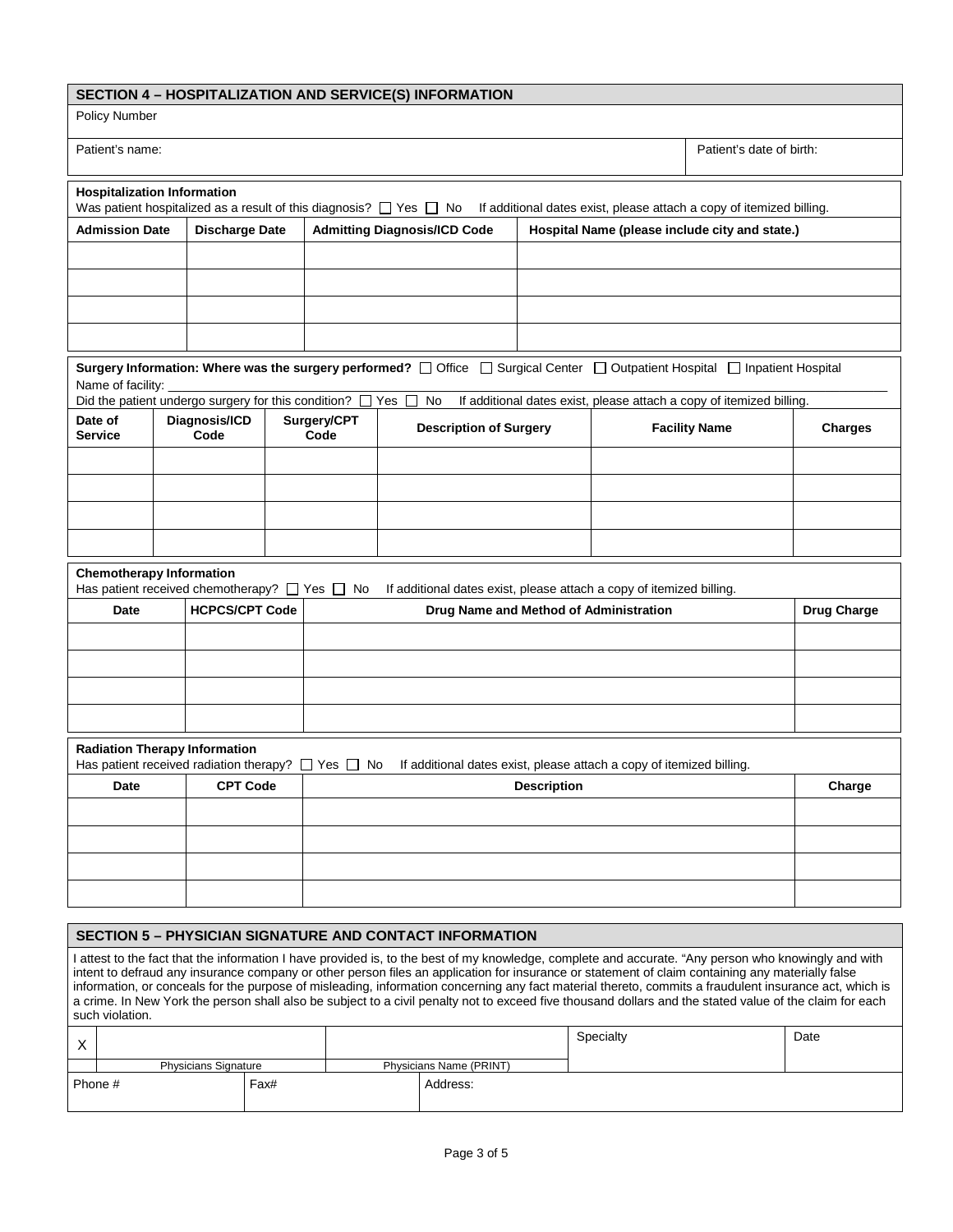# **Fraud Warning Statements**

### **The laws of several states require the following statements to appear on forms, as a substitute for fraud warnings that appear in other areas of the claim form:**

**Alabama:** Any person who knowingly presents a false or fraudulent claim for payment of a loss or benefit or who knowingly presents false information in an application for insurance is guilty of a crime and may be subject to restitution fines or confinement in prison, or any combination thereof.

**Arizona:** For your protection Arizona law requires the following statement to appear on this form. Any person who knowingly presents a false or fraudulent claim for payment of a loss is subject to criminal and civil penalties.

**California:** For your protection California law requires the following to appear on this form: Any person who knowingly presents a false or fraudulent claim for the payment of a loss is guilty of a crime and may be subject to fines and confinement in state prison.

**Colorado:** It is unlawful to knowingly provide false, incomplete, or misleading facts or information to an insurance company for the purpose of defrauding or attempting to defraud the company. Penalties may include imprisonment, fines, denial of insurance and civil damages. Any insurance company or agent of an insurance company who knowingly provides false, incomplete, or misleading facts or information to a policyholder or claimant for the purpose of defrauding or attempting to defraud the policyholder or claimant with regard to a settlement or award payable from insurance proceeds shall be reported to the Colorado Division of Insurance within the Department of Regulatory Agencies.

**Connecticut, Iowa, Nebraska and Oregon:** Any person who knowingly, and with intent to defraud any insurance company or other person, files an application of insurance or statement of claim containing any materially false information or conceals, for the purpose of misleading, information concerning any fact material thereto, may be guilty of a fraudulent insurance act, which may be a crime, and may also be subject to civil penalties.

**Delaware, Indiana and Oklahoma:** WARNING: Any person who knowingly, and with the intent to injure, defraud or deceive any insurer, makes any claim for the proceeds of an insurance policy containing any false, incomplete or misleading information is guilty of a felony.

**District of Columbia:** WARNING: It is a crime to provide false or misleading information to an insurer for the purpose of defrauding the insurer or any other person. Penalties include imprisonment and/or fines. In addition, an insurer may deny insurance benefits, if false information materially related to a claim was provided by the applicant.

**Florida:** Any person who knowingly and with intent to injure, defraud, or deceive any insurer files a statement of claim or an application containing any false, incomplete, or misleading information is guilty of a felony of the third degree.

**Kansas**: Any person who knowingly, and with intent to defraud any insurance company or other person, files an application of insurance or statement of claim containing any materially false information or conceals , for the purpose of misleading, information concerning any fact material thereto, may be guilty of insurance fraud as determined by a court of law.

**Kentucky:** Any person who knowingly and with intent to defraud any insurance company or other person files a statement of claim containing any materially false information or conceals, for the purpose of misleading, information concerning any fact material thereto commits a fraudulent insurance act, which is a crime.

**Louisiana and Texas:** Any person who knowingly presents a false or fraudulent claim for payment of a loss or benefit is guilty of a crime and may be subject to fines and confinements in state prison.

**New Mexico**: Any person who knowingly presents a false or fraudulent claim for payment or a loss or benefit or knowingly presents false information in an application for insurance is guilty of a crime and may be subject to civil fines and criminal penalties or denial of insurance benefits.

**Maine, Tennessee and Washington:** It is a crime to knowingly provide false, incomplete or misleading information to an insurance company for the purpose of defrauding the company. Penalties may include imprisonment, fines or a denial of insurance benefit.

**Maryland:** Any person who knowingly or willfully presents a false or fraudulent claim for payment of a loss or benefit or knowingly or willfully presents false information in an application for insurance is guilty of a crime and may be subject to fines and confinement in prison.

**Minnesota:** A person who files a claim with intent to defraud or helps commit a fraud against an insurer is guilty of a crime.

**New Hampshire:** Any person who, with a purpose to injure, defraud or deceive any insurance company, files a statement of claim containing any false, incomplete or misleading information is subject to prosecution and punishment for insurance fraud, as provided in N.H. Rev. Stat. Ann. § 638:20.

**New Jersey:** Any person who knowingly files a statement of claim containing any false or misleading information is subject to criminal and civil penalties.

**Ohio:** Any person who with intent to defraud or knowing that he/she is facilitating a fraud against an insurer, submits an application or files a claim containing a false or deceptive statement is guilty of insurance fraud.

**Pennsylvania:** Any person who knowingly and with intent to defraud any insurance company or other person files an application for insurance or statement of claim containing any materially false information or conceals for the purpose of misleading, information concerning any fact material thereto commits a fraudulent insurance act, which is a crime and subjects such person to criminal and civil penalties.